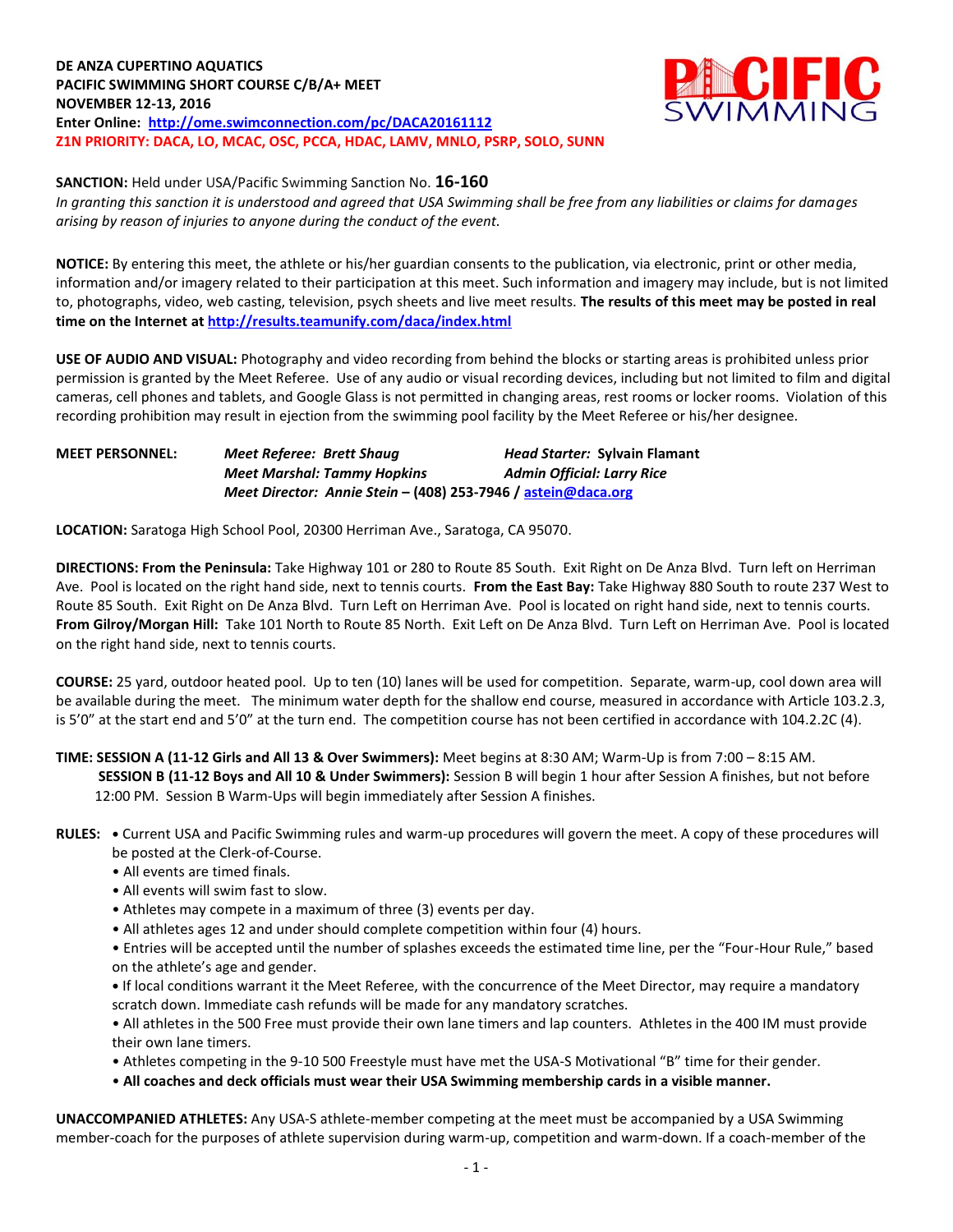athlete's USA-S Club does not attend the meet to serve in said supervisory capacity, it is the responsibility of the athlete or the athlete's legal guardian to arrange for supervision by a USA-S member-coach. The Meet Director or Meet Referee may assist the athlete in making arrangements for such supervision; however, it is recommended that such arrangements be made in advance of the meet by the athlete's USA-S Club Member-Coach.

**RACING STARTS:** Athletes must be certified by a USA-S member-coach as being proficient in performing a racing start, or must start the race in the water. It is the responsibility of the athlete or the athlete's legal guardian to ensure compliance with this requirement.

**RESTRICTIONS:** • Smoking and the use of other tobacco products is prohibited on the pool deck, in the locker rooms, in spectator

- seating, on standing areas and in all areas used by swimmers, during the meet and during warm-up periods.
- Sale and use of alcoholic beverages is prohibited in all areas of the meet venue.
- No glass containers are allowed in the meet venue.
- No propane heater is permitted except for snack bar/meet operations.
- All shelters must be properly secured.
- There will be no swimmer/spectator seating on the pool deck.
- Changing into or out of swimsuits other than in locker rooms or other designated areas is prohibited.

• Destructive devices, to include but not limited to, explosive devices and equipment, firearms (open or concealed), blades, knives, mace, stun guns and blunt objects are strictly prohibited in the swimming facility and its surrounding areas. If observed, the Meet Referee or his/her designee may ask that these devices be stored safely away from the public or removed from the facility. Noncompliance may result in the reporting to law enforcement authorities and ejection from the facility. Law enforcement officers (LEO) are exempt per applicable laws.

**ELIGIBILITY:** • Athletes must be current members of USA-S and enter their name and registration number on the meet entry card as they are shown on their Registration Card. If this is not done, it may be difficult to match the athlete with the registration and times database. The meet host will check all athlete registrations against the SWIMS database and if not found to be registered, the Meet Director shall accept the registration at the meet (a \$10 surcharge will be added to the regular registration fee). Duplicate registrations will be refunded by mail.

• Athletes in the "A" Division must have met at least USA Swimming Motivational "A" minimum time standard. Athletes in the "B" Division must have met at least the listed "B" minimum time standard. All entry times slower than the listed "B" time standard will be in the "C" Division.

• Entries with **"NO TIME" will be ACCEPTED (Exception – 9-10 500 Freestyle, see rules).**

• Entry times submitted for this meet will be checked against a computer database and may be changed in accordance with Pacific Swimming Entry Time Verification Procedures.

• Disabled athletes are welcome to attend this meet and should contact the Meet Director or Meet Referee regarding any special accommodations on entry times and seeding per Pacific Swimming policy.

• Athletes 19 years of age and over may compete in the meet for time only, no awards. Such athletes must have met standards for the 17-18 age group.

• The athlete's age will be the age of the athlete on the first day of the meet.

**ENTRY PRIORITY:** Athletes from **DACA, LO, MCAC, OSC, PCCA, HDAC, LAMV, MNLO, PSRP, SOLO, SUNN** entering online must do so by 11:59 PM, Wednesday, October 26th in order to receive priority acceptance to the meet. Athlete's from **DACA, LO, MCAC, OSC,**  PCCA, HDAC, LAMV, MNLO, PSRP, SOLO, SUNN surface mail entries must be postmarked by Monday, October 24<sup>th</sup> in order to receive priority acceptance to the meet. **No athletes other than those from DACA, LO, MCAC, OSC, PCCA, HDAC, LAMV, MNLO, PSRP, SOLO, SUNN may enter the meet until the preference period has concluded.**

**ENTRY FEES:** \$4.00 per event plus an \$8.00 participation fee per athlete. Entries will be rejected if payment is not sent at time of request. No refunds will be made, except mandatory scratch downs.

**ONLINE ENTRIES:** To enter online go to **<http://ome.swimconnection.com/pc/DACA20161112>** to receive an immediate entry confirmation. This method requires payment by credit card. Swim Connection, LLC charges a processing fee for this service, equal to \$1 per athlete plus 5% of the total Entry Fees. Please note that the processing fee is a separate fee from the Entry Fees. If you do not wish to pay the processing fee, enter the meet using a mail entry. **Entering online is a convenience, is completely voluntary, and is in no way required or expected of an athlete by Pacific Swimming.** Online entries will be accepted through 11:59 PM Wednesday, **November 2, 2016.**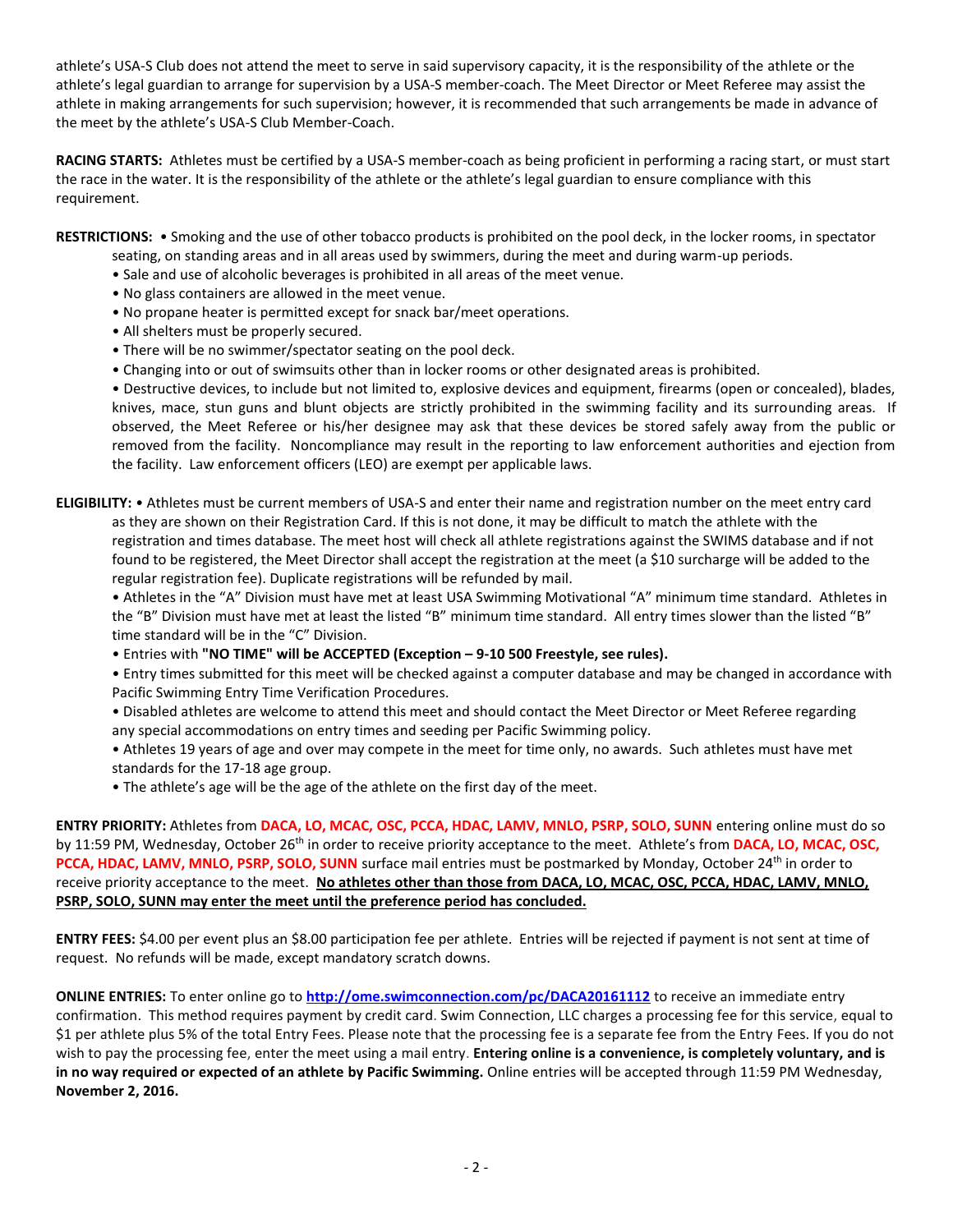**MAILED OR HAND DELIVERED ENTRIES**: Entries must be on the attached consolidated entry form. Forms must be filled out completely and printed clearly with the athlete's best time. Entries must be postmarked by midnight, Monday, **October 31, 2016** or hand delivered by 6:30 p.m. Wednesday, **November 2, 2016**. No late entries will be accepted. Requests for confirmation of receipt of entries should include a self-addressed envelope.

## **Make check payable to**: **De Anza Cupertino Aquatics (DACA)**

| <b>Mail entries to: Annie Stein</b> | <b>Hand deliver entries to: Annie Stein</b> |  |  |  |  |  |
|-------------------------------------|---------------------------------------------|--|--|--|--|--|
| 1080 S. De Anza Blyd.               | 1080 S. De Anza Blvd.                       |  |  |  |  |  |
| San Jose. CA 95129                  | San Jose, CA 95129                          |  |  |  |  |  |

**CHECK-IN:** The meet will be deck seeded. Athletes must check-in at the Clerk-of-Course. No event shall be closed more than 30 minutes before the scheduled start of the session. Close of check-in for all individual events shall be no more than 60 minutes before the estimated time of the start of the first heat of the event. Athletes who do not check in will not be seeded and will not be allowed to compete in that event.

**SCRATCHES:** Any athlete not reporting for or competing in an individual timed final event that they have checked in for shall not be penalized.

**AWARDS:** Individual events will be awarded in the A, B, and C division. Ribbons for First through Eighth place will be given to the following age groups 8 & U, 9-10, 11-12, 13-14. "A" time medals will be given to athletes achieving a new "A" times, regardless of place achieved in the event. All awards must be picked up at the meet by coaches at the end of each session. Awards will not be mailed.

**ADMISSION:** Free. A 2-Day program will be available for a reasonable fee.

**SNACK BAR & HOSPITALITY:** A snack bar will be available throughout the competition. Coaches and working deck officials will be provided lunch. Hospitality will serve refreshments to timers and volunteers.

**MISCELLANEOUS:** No overnight parking is allowed. Facilities will not be provided after meet hours. All participating clubs are expected to provide lane timers based upon the number of athletes registered to swim each day. Club timing lanes for Saturday and Sunday will be assigned and coaches will be notified of assignments during the week prior to the meet.

**MINIMUM OFFICIALS:** Clubs must follow Zone 1 North rules for providing officials. Each club must provide officials for each session according to the number of athletes entered in that session, following the table below. Athletes that do not provide sufficient officials must provide coaches to act in the place of officials.

| Club athletes entered in session | Trained and carded officials requested |
|----------------------------------|----------------------------------------|
| $1 - 10$                         |                                        |
| $11 - 25$                        |                                        |
| 26-50                            |                                        |
| 51-75                            |                                        |
| 76-100                           |                                        |
| 100 or more                      | 5+ (1 for every 25 swimmers)           |

|              | <b>SATURDAY</b> |           |        | <b>SUNDAY</b> |          |              |              |  |
|--------------|-----------------|-----------|--------|---------------|----------|--------------|--------------|--|
| 8 & UN       | $9 - 10$        | $11 - 12$ | 13-18  | 8 & UN        | $9 - 10$ | $11 - 12$    | 13-18        |  |
| <b>50 BK</b> | 100 BK          | 100 BK    | 200 BK | 25 FR         | 200 FR   | 200 FR       | <b>50 FR</b> |  |
| <b>50 FR</b> | <b>50 FR</b>    | 50 FR     | 100 FR | <b>25 BK</b>  | 50 BK    | <b>50 BK</b> | 100 BK       |  |
| 50 BR        | 200 IM          | 100 IM    | 200 IM | 50 FL         | 100 FL   | 100 FL       | 100 FL       |  |
| 25 FL        | 100 BR          | 200 BR    | 100 BR | 25 BR         | 100 FR   | 100 FR       | 200 FR       |  |
| 100 FR       | 50 FL           | 50 FL     | 200 FL | 100 IM        | 50 BR    | <b>50 BR</b> | 200 BR       |  |
|              | 500 FR          | 500 FR    |        |               | 100 IM   | 200 IM       | 400 IM       |  |

## **EVENT SUMMARY**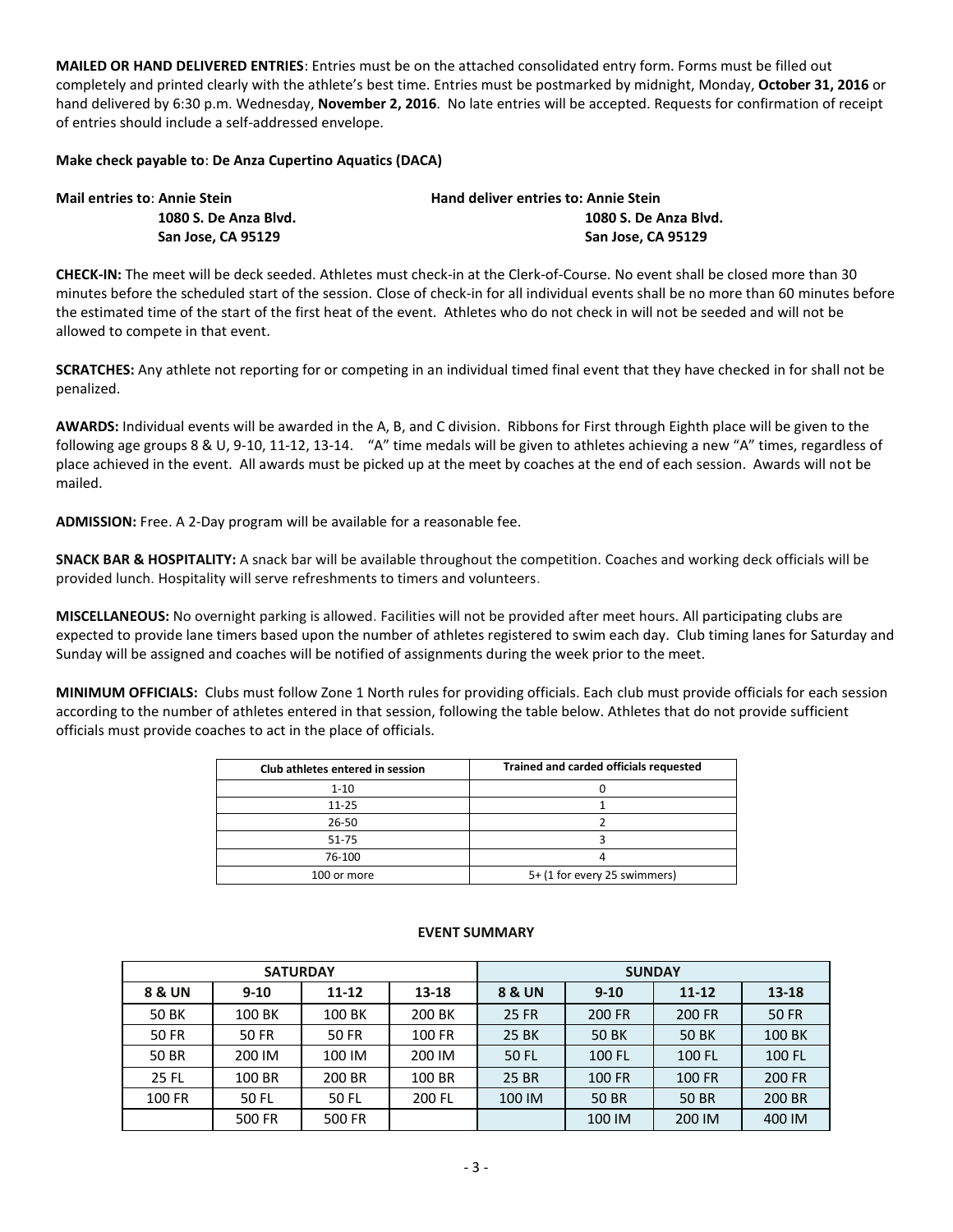## **EVENTS**

| Saturday, November 12, 2016   |                   |               | Sunday, November 13, 2016 |                    |               |  |  |  |
|-------------------------------|-------------------|---------------|---------------------------|--------------------|---------------|--|--|--|
|                               | <b>SESSION A</b>  |               |                           | <b>SESSION A</b>   |               |  |  |  |
| <b>EVENT#</b><br><b>EVENT</b> |                   | <b>EVENT#</b> | <b>EVENT#</b>             | <b>EVENT</b>       | <b>EVENT#</b> |  |  |  |
| 1                             | 11-12 100 BACK    |               | 55                        | $11 - 12$ 200 FREE |               |  |  |  |
| 3                             | 13 & O 200 BACK   | 4             | 57                        | 13 & O 50 FREE     | 58            |  |  |  |
| 5                             | $11 - 1250$ FREE  |               | 59                        | 11-12 50 BACK      |               |  |  |  |
| $\overline{\mathbf{z}}$       | 13 & O 100 FREE   | 8             | 61                        | 13 & O 100 BACK    | 62            |  |  |  |
| 9                             | $11 - 12$ 100 IM  |               | 63                        | 11-12 100 FLY      |               |  |  |  |
| 11                            | 13 & O 200 IM     | 12            | 65                        | 13 & O 100 FLY     | 66            |  |  |  |
| 13                            | 11-12 200 BREAST  |               | 67                        | 11-12 100 FREE     |               |  |  |  |
| 15                            | 13 & O 100 BREAST | 16            | 69                        | 13 & O 200 FREE    | 70            |  |  |  |
| 17                            | $11 - 1250$ FLY   |               | 71                        | 11-12 50 BREAST    |               |  |  |  |
| 19                            | 13 & O 200 FLY    | 20            | 73                        | 13 & O 200 BREAST  | 74            |  |  |  |
| 21                            | $11 - 12500$ FREE |               | 75                        | $11 - 12200$ IM    |               |  |  |  |
|                               |                   |               | 77                        | 13 & O 400 IM      | 78            |  |  |  |
|                               | <b>SESSION B</b>  |               |                           | <b>SESSION B</b>   |               |  |  |  |
|                               | 11-12 100 BACK    | 22            |                           |                    |               |  |  |  |
| 23                            | $9 - 10100$ BACK  | 24            |                           | $11 - 12$ 200 FREE | 80            |  |  |  |
| 25                            | 8 & U 50 BACK     | 26            | 81                        | $9 - 10200$ FREE   | 82            |  |  |  |
|                               | $11 - 1250$ FREE  | 28            | 83                        | 8 & U 25 FREE      | 84            |  |  |  |
| 29                            | $9 - 1050$ FREE   | 30            |                           | 11-12 50 BACK      | 86            |  |  |  |
| 31                            | 8 & U 50 FREE     | 32            | 87                        | 9-1050 BACK        | 88            |  |  |  |
|                               | $11 - 12$ 100 IM  | 34            | 89                        | 8 & U 25 BACK      | 90            |  |  |  |
| 35                            | $9 - 10200$ IM    | 36            |                           | 11-12 100 FLY      | 92            |  |  |  |
| 37                            | 8 & U 50 BREAST   | 38            | 93                        | $9 - 10100$ FLY    | 94            |  |  |  |
|                               | 11-12 200 BREAST  | 40            | 95                        | 8 & U 50 FLY       | 96            |  |  |  |
| 41                            | 9-10 100 BREAST   | 42            |                           | $11 - 12$ 100 FREE | 98            |  |  |  |
| 43                            | 8 & U 25 FLY      | 44            | 99                        | $9 - 10100$ FREE   | 100           |  |  |  |
|                               | $11 - 1250$ FLY   | 46            | 101                       | 8 & U 25 BREAST    | 102           |  |  |  |
| 47                            | $9 - 1050$ FLY    | 48            |                           | 11-12 50 BREAST    | 104           |  |  |  |
| 49                            | 8 & U 100 FREE    | 50            | 105                       | 9-1050 BREAST      | 106           |  |  |  |
|                               | $11 - 12500$ FREE | 52            | 107                       | 8 & U 100 IM       | 108           |  |  |  |
| 53                            | $9 - 10500$ FREE  | 54            |                           | $11 - 12200$ IM    | 110           |  |  |  |

| day, November 12, 2016 |               |               | Sunday, November 13, 2016 |  |  |  |
|------------------------|---------------|---------------|---------------------------|--|--|--|
| <b>SESSION A</b>       |               |               | <b>SESSION A</b>          |  |  |  |
| <b>EVENT</b>           | <b>EVENT#</b> | <b>EVENT#</b> | <b>EVENT</b>              |  |  |  |
| 11-12 100 BACK         |               | 55            | $11 - 12$ 200 FREE        |  |  |  |
| 13 & O 200 BACK        | 4             | 57            | 13 & O 50 FREE            |  |  |  |
| $11 - 1250$ FREE       |               | 59            | $11 - 1250$ BACK          |  |  |  |
| 13 & O 100 FREE        | 8             | 61            | 13 & O 100 BACK           |  |  |  |
| $11 - 12$ 100 IM       |               | 63            | 11-12 100 FLY             |  |  |  |
| 13 & O 200 IM          | 12            | 65            | 13 & O 100 FLY            |  |  |  |
| 11-12 200 BREAST       |               | 67            | $11 - 12$ 100 FREE        |  |  |  |
| 13 & O 100 BREAST      | 16            | 69            | 13 & O 200 FREE           |  |  |  |
| $11 - 1250$ FLY        |               | 71            | 11-12 50 BREAST           |  |  |  |
| 13 & O 200 FLY         | 20            | 73            | 13 & O 200 BREAST         |  |  |  |
| $11 - 12500$ FREE      |               | 75            | 11-12 200 IM              |  |  |  |
|                        |               | 77            | 13 & O 400 IM             |  |  |  |
| <b>SESSION B</b>       |               |               | <b>SESSION B</b>          |  |  |  |
| 11-12 100 BACK         | 22            |               |                           |  |  |  |
| $9 - 10100$ BACK       | 24            |               | $11 - 12$ 200 FREE        |  |  |  |
| 8 & U 50 BACK          | 26            | 81            | $9 - 10200$ FREE          |  |  |  |
| $11 - 1250$ FREE       | 28            | 83            | 8 & U 25 FREE             |  |  |  |
| $9 - 1050$ FREE        | 30            |               | 11-12 50 BACK             |  |  |  |
| 8 & U 50 FREE          | 32            | 87            | $9 - 1050$ BACK           |  |  |  |
| $11 - 12$ 100 IM       | 34            | 89            | 8 & U 25 BACK             |  |  |  |
| $9 - 10200$ IM         | 36            |               | 11-12 100 FLY             |  |  |  |
| 8 & U 50 BREAST        | 38            | 93            | $9 - 10100$ FLY           |  |  |  |
| 11 – 12 200 BREAST     | 40            | 95            | 8 & U 50 FLY              |  |  |  |
| 9-10 100 BREAST        | 42            |               | $11 - 12$ 100 FREE        |  |  |  |
| 8 & U 25 FLY           | 44            | 99            | $9 - 10100$ FREE          |  |  |  |
| $11 - 1250$ FLY        | 46            | 101           | 8 & U 25 BREAST           |  |  |  |
| $9 - 1050$ FLY         | 48            |               | 11-12 50 BREAST           |  |  |  |
| 8 & U 100 FREE         | 50            | 105           | $9 - 1050$ BREAST         |  |  |  |
| $11 - 12500$ FREE      | 52            | 107           | 8 & U 100 IM              |  |  |  |
| $9 - 10 500$ FREE      | 54            |               | 11-12 200 IM              |  |  |  |
|                        |               | 111           | $9 - 10100$ IM            |  |  |  |

Use the following URL to find the time standards: <http://www.pacswim.org/swim-meet-times/standards>

## **Athletes in the 9-10 500 Free must have achieved USA-S Motivational "B" Time Standard for their gender**

Please make sure you have your own timers for the 400 IM and 500 Free and bring your own Lap Counter.